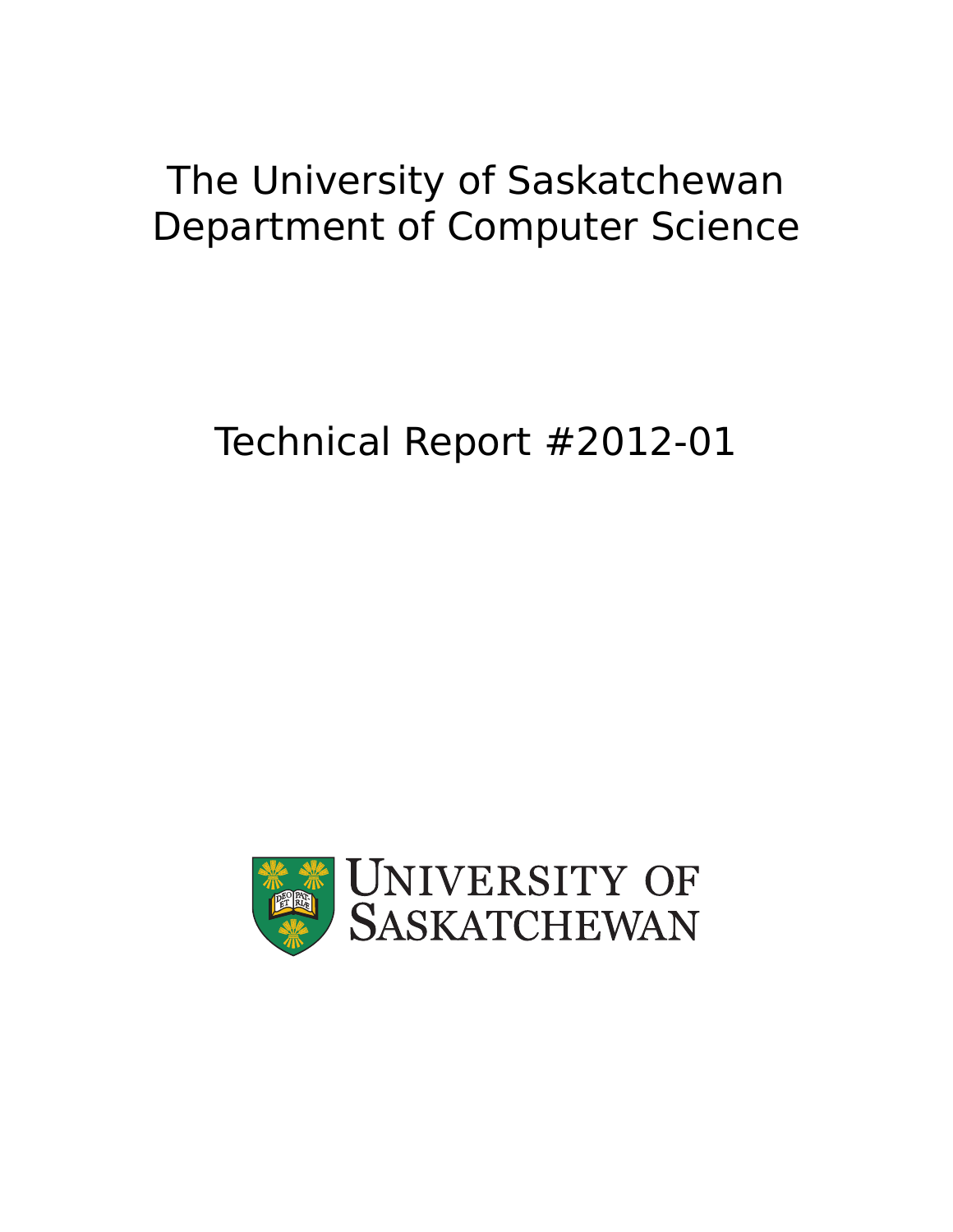## Evaluating Test Quality

Minhaz Fahim Zibran Department of Computer Science University of Saskatchewan, Canada Email: minhaz.zibran@usask.ca

#### Abstract

Software testing has been an integral part of software development process in order to ensure software quality. We conduct testing in the software verification process to identify and remove faults and bugs in the software under development. For software quality assurance  $(QA)$  these tests have to be good and effective. Therefore, a notion to evaluate the tests themselves is necessary. This paper discusses the evaluation of test quality in the process of software verification. Here I discuss different structural and functional test coverage criteria, as well as fault based techniques, which may be applied to measure the completeness and effectiveness of the test cases.

#### Keywords:

Software test, software quality, test quality, test evaluation, test coverage, test adequacy, functional test, structural test, mutation, fault injection

### 1 Introduction

To improve software quality, different types and approaches of software testing are applied. The major goal of testing is to find faults in the software under development. Therefore, the tests themselves have to be powerful enough to detect faults in the software. So, the evaluation of the test quality demands much importance. We typically test software with two distinct goals. Assessing the degree to which a software system actually fulfills its requirements, in the sense of meeting the user's real needs, is validation [7]. And software verification is checking the consistency of an implementation with a specification [7].

This paper focuses on the evaluation of tests in the process of software verification. Common approaches for software verification include black-box testing, glass-box testing, and broken-box testing. Random functional testing falls into black-box testing and all structural tests are glass-box tests. Partitioned functional testing and mutation testing may be categorized as broken-box testing. In this paper I discuss all of these tests keeping focus on adequacy criteria. Section 2 includes a brief introduction to adequacy criteria, which provides a way to evaluate how thorough our tests are. Different adequacy criteria concerned with structural testing is discussed in section 3. Section 4 includes discussion on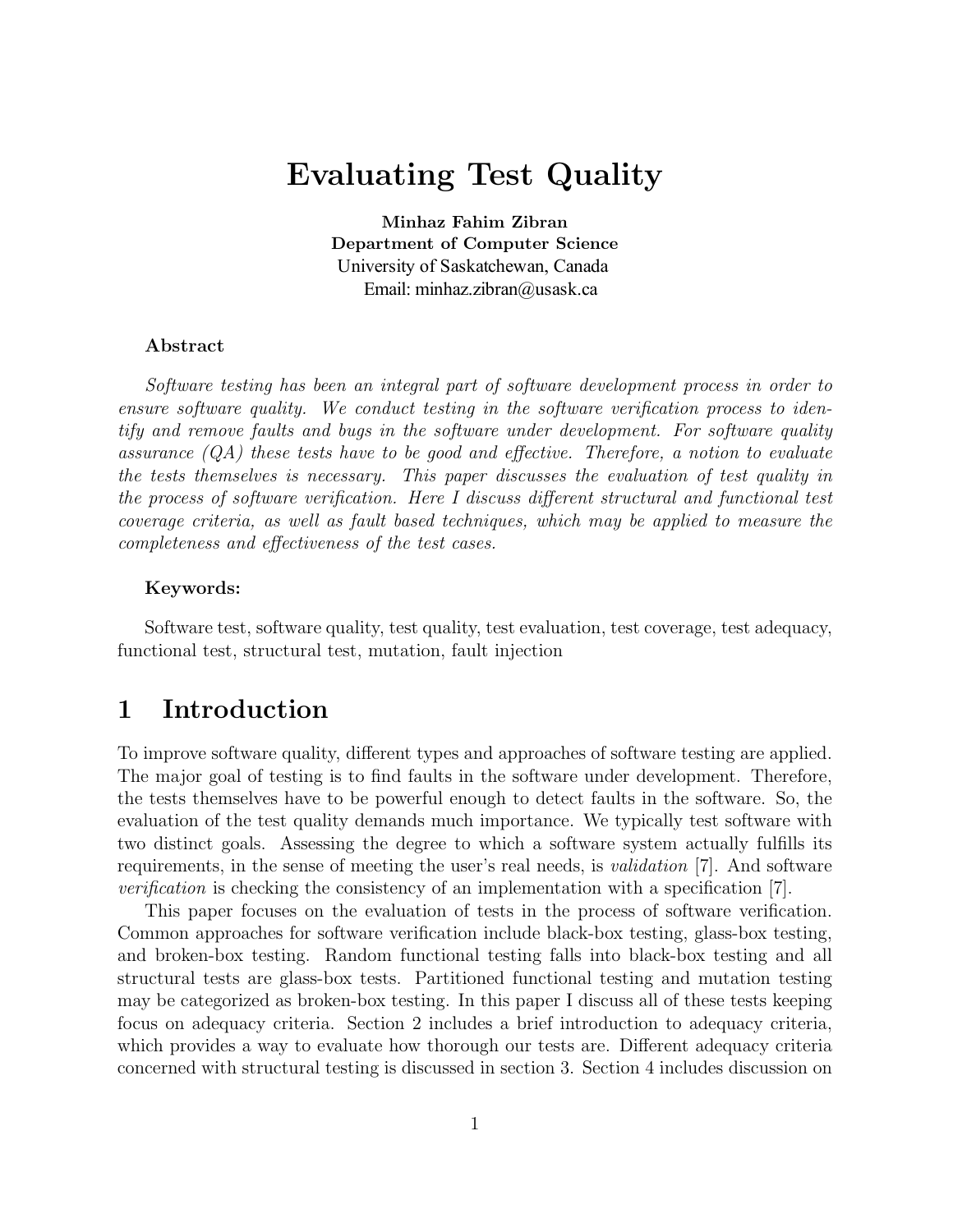functional test criteria. Section 5 discusses fault based testing, and in section 6, I discuss test case prioritization technique to optimize test suites for regression testing. Finally I conclude the paper making some concluding remarks in section 7.

## 2 Test Adequacy Criteria

M. Ohba of IBM, Japan in his paper [8] described software quality as the Cartesian product of test accuracy and test adequacy, as shown below.

*Sof tware Quality* = *T est Accuracy* × *T est Adequacy*

Test accuracy refers to the correctness of the tests. To ensure test accuracy, we must not do mistakes while executing the test cases, and analyzing the results. Test adequacy or test coverage criterion is a predicate that is true (satisfied) or false (not satisfied) of a program, test suite pair. Usually a test adequacy criterion is expressed in the form of a rule for deriving a set of test obligations from another artifact, such as a program or specification. The adequacy criterion is then satisfied if every test obligation is satisfied by at least one test case in the suite. We often treat the adequacy criterion as a heuristic for test case selection or generation [7]. According to Shmuel Ur, IBM Research Lab in Haifa, "Coverage is any metric of completeness with respect to a test selection criterion" [11].

## 3 Structural Test Coverage

The general term for testing based on program structure is structural testing, although the term white-box testing or glass-box testing is sometimes used. Test specifications drawn from program source code require coverage of particular elements in the source code or some model derived from it. In the following subsections I discuss different structural test coverage criteria.

#### 3.1 Statement Coverage

It can be reasonably assumed that faults are arbitrarily distributed over the source code. So, if we can test every statement of the program, we are likely to find the existing faults. Statement coverage criterion requires each statement in the program is executed at least once by the test cases on a test suite.

Statement coverage is measured by the following expression [7].

statement coverage = number of statements executed total number of statements in program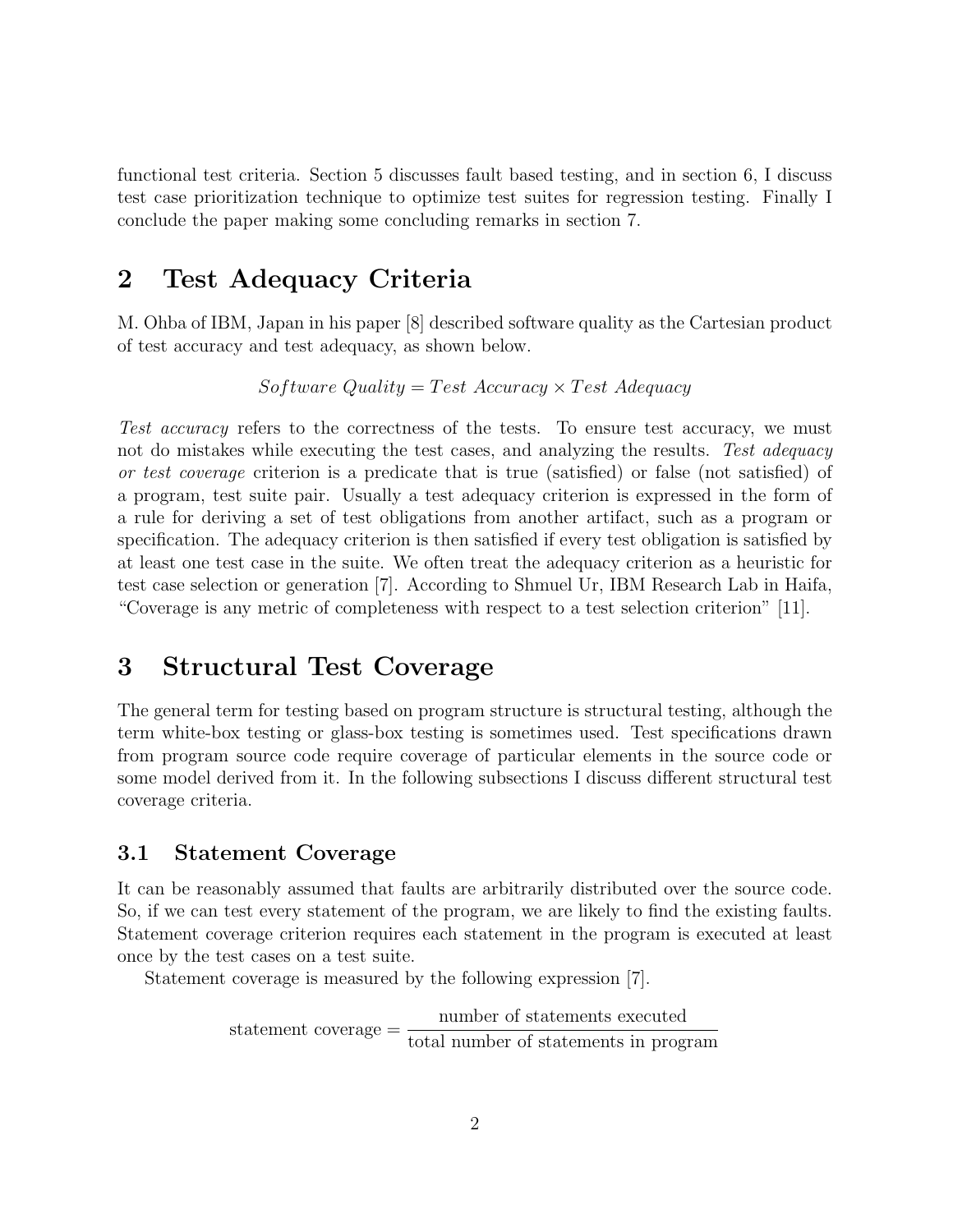Statement coverage criterion has a number of limitations. It does not report whether loops reached their termination condition. Moreover, since do-while loops always execute at least once, statement coverage considers them the same rank as non-branching statements.

Statement coverage is completely insensitive to the logical operators ( $\parallel$  and  $\&\&$ ), and it cannot distinguish consecutive switch labels [12]. Another limitation of statement coverage is that a test suite can achieve complete statement coverage without executing all the possible branches in a program. For example, let us consider the code snippet in Listing 1. A test case requiring the if condition at line 2 to be satisfied will also satisfy statement coverage criterion, but it would not detect the fault in the program that line 4 would generate a null pointer exception whenever the if-condition at line 2 is evaluated false.

```
Listing 1: Null Pointer Exception
1| MyClass obj = null;
2 if (condition)
3 obj = new MyClass();
4 obj.aMethod();
```
Listing 2: Missing Statement

```
String msg = "default";2 \vert if (condition)
3 msg = "true";
4 else
5 msg = "false";
 return msg;
```
Similarly, say, the lines 4 and 5 are mistakenly removed from the code snippet in Listing 2. Any test case requiring the if-condition at line 2 to be true will satisfy statement coverage without detecting that some code is missing.

#### 3.2 Branch Coverage

The limitations of statement coverage imply that each branch (both true and false) of a control (boolean) statement has to be exercised. Branch coverage (also known as decision coverage) criterion forces this requirement, that is, each branch of the program to be executed at least once by at least one test case. Branch coverage metric is measured using the following expression [7].

$$
branch coverage = \frac{number of branches exercised}{total number of branches in program}
$$

The entire boolean expression is considered one true-or-false predicate regardless of whether it contains logical-and or logical-or operators. Additionally, this metric includes coverage of switch-statement cases, exception handlers, and interrupt handlers [12].

Now, if we consider the code snippets of Listing 1 and 2, test suites satisfying branch coverage criterion would detect the null pointer exception problem and missing code problem as stated in section 3.1.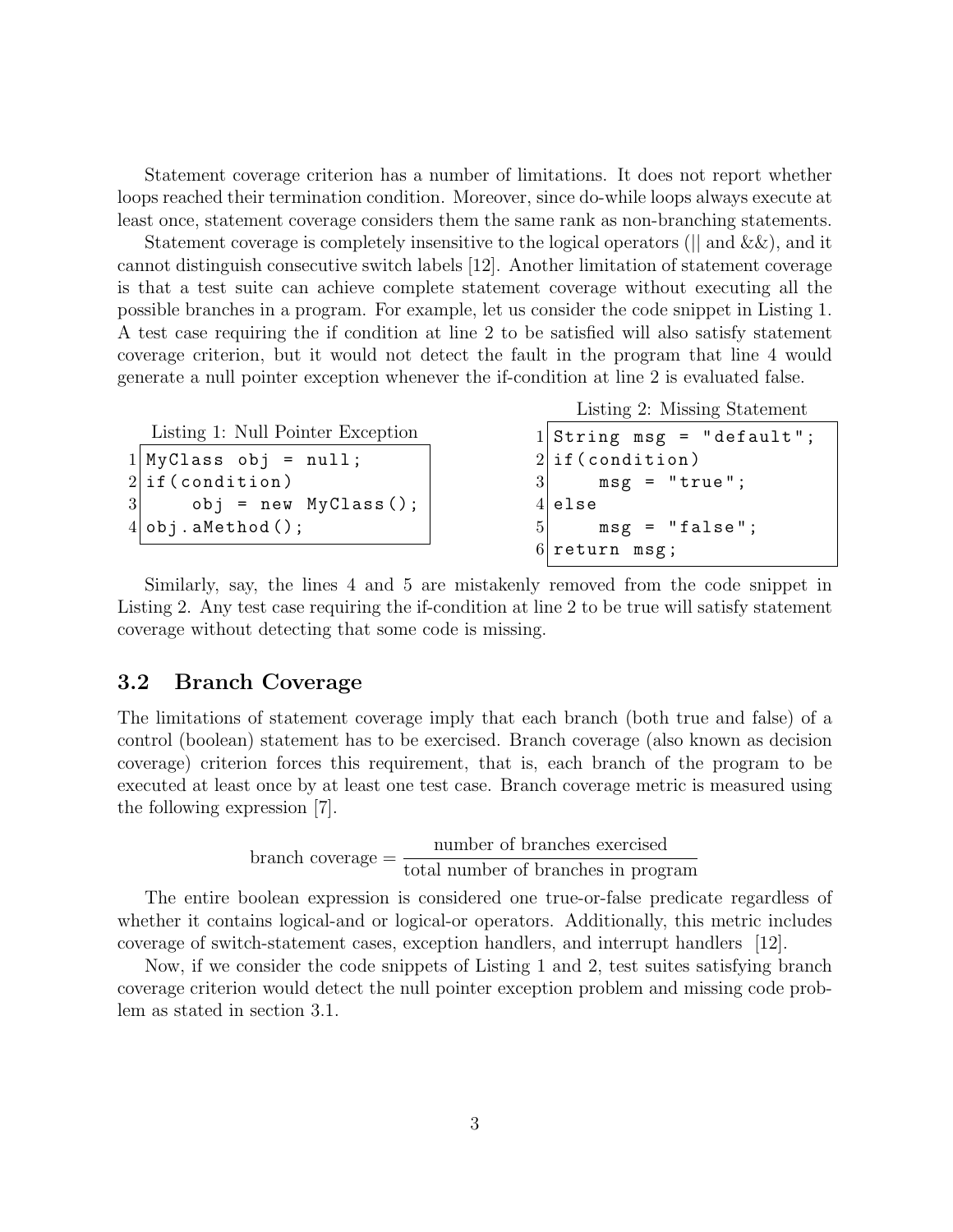```
Listing 3: Short Circuit Operator
if(condition1 &&
     (condition2 ||
      aMethod()))
     statement1;
else
     statement2;
                                          Listing 4: Basic Condition Coverage
                                          without Branch Coverage
                                        1boolean f(boolean b) {
                                        2 return false;
                                        3 \mid }
                                        4 \mid \text{if}(f(a \& b)) \dots5 \mid if((a \& b)? false : false).
```
The limitation of branch coverage is that it ignores branches within boolean expressions which occur due to short-circuit operators. Consider the source code shown in Listing 3. Test suites may satisfy branch coverage criterion without a call to the method "aMethod()". Further, in case of loops, like statement coverage, branch coverage cannot report how many times the loop iterated, or whether it reached the terminating condition.

#### 3.3 Basic Condition Coverage

Basic condition coverage criterion overcomes the limitation of branch coverage with the short circuit operators. Basic condition coverage requires that all different combinations of the outcomes of each basic condition in the control expression have to be exercised. For example, the control expression

(condition1 || condition2)

with two basic conditions would produce four different combinations of their outcome, as shown in Table 1. Therefore, we need four test cases assuming that each test case exercises a single combination.

| Test Cases   | condition1 | condition2 |
|--------------|------------|------------|
| C1           | false      | false      |
| $c_2$        | false      | true       |
| $c_3$        | true       | false      |
| $\it{c}_{4}$ | true       | true       |

Table 1: Combinations of Outcomes of Two Basic Conditions



Basic condition coverage is measured using the following expression [7].

basic condition coverage  $=$  number of basic conditions exercised  $2 \times$  total number of basic conditions in program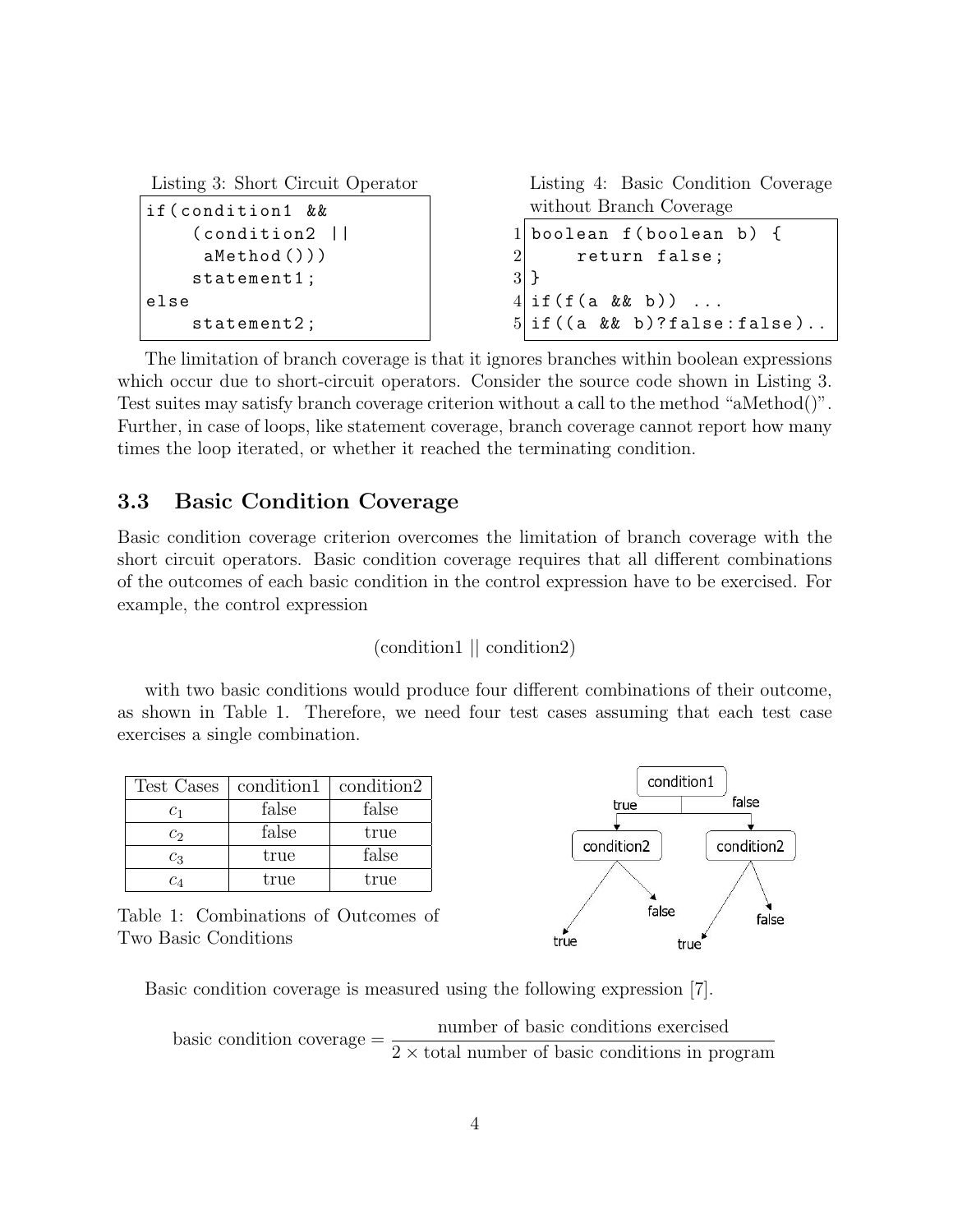| Test Cases       | $\mathbf{a}$ |       | С     | α     | e     |
|------------------|--------------|-------|-------|-------|-------|
| c <sub>1</sub>   | true         | true  | true  | true  | true  |
| c <sub>2</sub>   | true         | true  | true  | true  | false |
| $c_3$            | true         | true  | true  | false |       |
| $\mathfrak{c}_4$ | true         | true  | false |       |       |
| $c_5$            | true         | false |       |       |       |
| $\overline{c}_6$ | false        |       |       |       |       |

Table 2: Test Cases for Expression (a && b && c && d && e) [7]

A control expression having *N* basic conditions produces 2*<sup>N</sup>* distinct combinations of outcomes, and so  $2^N$  test cases are needed to satisfy basic condition coverage. This exponential growth of required test cases is a major limitation of basic condition coverage. Besides, exercise of loops still remains a concern. Moreover, basic condition coverage can be satisfied without satisfying branch coverage [12]. For example, the if-conditions in lines 4 and 5 of Listing 4 will always be evaluated false.

#### 3.4 Multiple Condition Coverage

Multiple condition coverage (also known as compound condition coverage) tries to control the exponential growth of the number of required test cases imposed by basic condition coverage, by taking into account the order or logical and short circuit operators. In traditional programming languages like C++ and Java, a control expression is evaluated encountering the basic conditions from left to write. In many cases, branching decision is made from the evaluation of a small subset of the basic conditions without examining the conditions to the right side. For instance, multiple condition coverage for the expression

$$
(a \&& b \&& c \&& d \&& e)
$$

would require only 6 test cases (as opposed to  $2<sup>6</sup>$  test cases required for basic condition coverage) as shown in Table 2.

A limitation of multiple condition coverage is the number of test cases required is dependent on the logical operators and their order. So the number of required test cases can still be exponential in the worst case. For example, having the same number of basic conditions and operators as shown in Table 2, the expression

$$
((a \parallel b) \&c) \parallel d) \&c)
$$

requires 13 test cases as presented in Table 3. Moreover, loops still remain a concern in both basic and multiple condition coverage.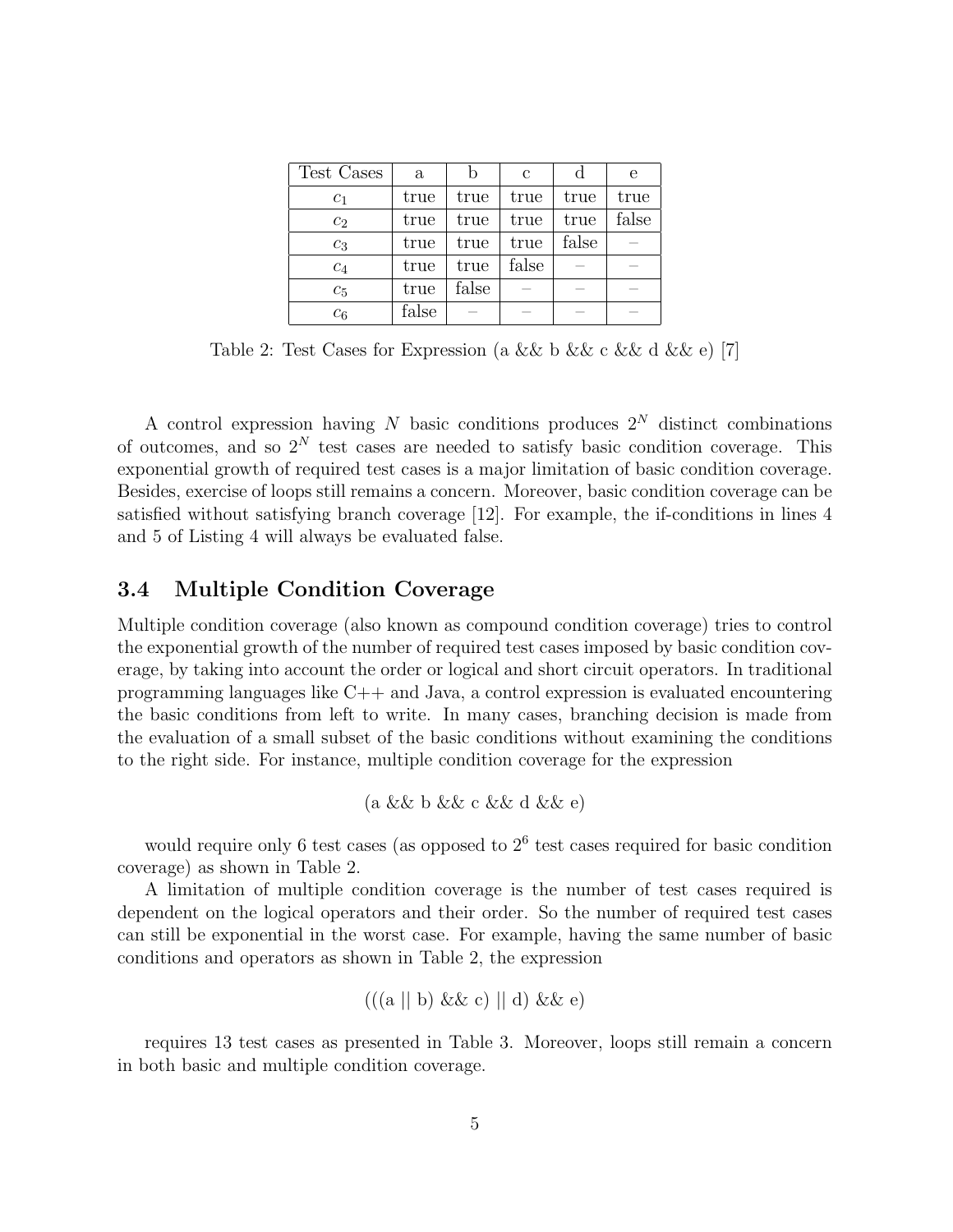| Test Cases     | $\mathbf{a}$ | b     | $\mathbf{c}$ | $\rm d$ | e     |
|----------------|--------------|-------|--------------|---------|-------|
| $c_1$          | true         |       | true         |         | true  |
| c <sub>2</sub> | false        | true  | true         |         | true  |
| $c_3$          | true         |       | false        | true    | true  |
| $c_4$          | false        | true  | false        | true    | true  |
| $c_5$          | false        | false |              | true    | true  |
| $c_6$          | true         |       | true         |         | false |
| $c_7$          | false        | true  | true         |         | false |
| $c_8$          | true         |       | false        | true    | false |
| $c_9$          | false        | true  | false        | true    | false |
| $c_{10}$       | false        | false |              | true    | false |
| $c_{11}$       | true         |       | false        | false   |       |
| $c_{12}$       | false        | true  | false        | false   |       |
| $c_{13}$       | false        | false |              | false   |       |

Table 3: Test Cases for Expression  $((a || b) \&c c) || d) \&c c$  [7]

#### 3.5 Path Coverage

Sometimes, a fault is revealed only through exercise of some sequence of decisions (i.e., a particular path through the program). Path coverage (also called Predicate Coverage) is concerned with this issue, requiring that each path between the entry and exit points of a program has to be exercised. Path coverage is measured using the following expression [7].

$$
path coverage = \frac{number of path exercised}{total number of path in program}
$$

A program with *N* control statements has  $2^N$  distinct paths. For instance, path coverage for the code snippet in Listing 5 having 3 if-statements requires the resulting  $2^3 = 8$  paths to be exercised. This exponential growth of paths with the increase of the number of control statements is a serious limitation of path coverage criterion. Moreover, the number of paths in a program with loops is unbounded.

#### 3.6 Data Flow Coverage

Data flow coverage refines the path coverage by reducing the number of required path to be exercised. Data flow coverage is based on DU-pairs (Definition-use pairs) of variables.

Definition refers to data or variable declaration, creation, or initialization.

Use refers to use of the data in computations or predicates.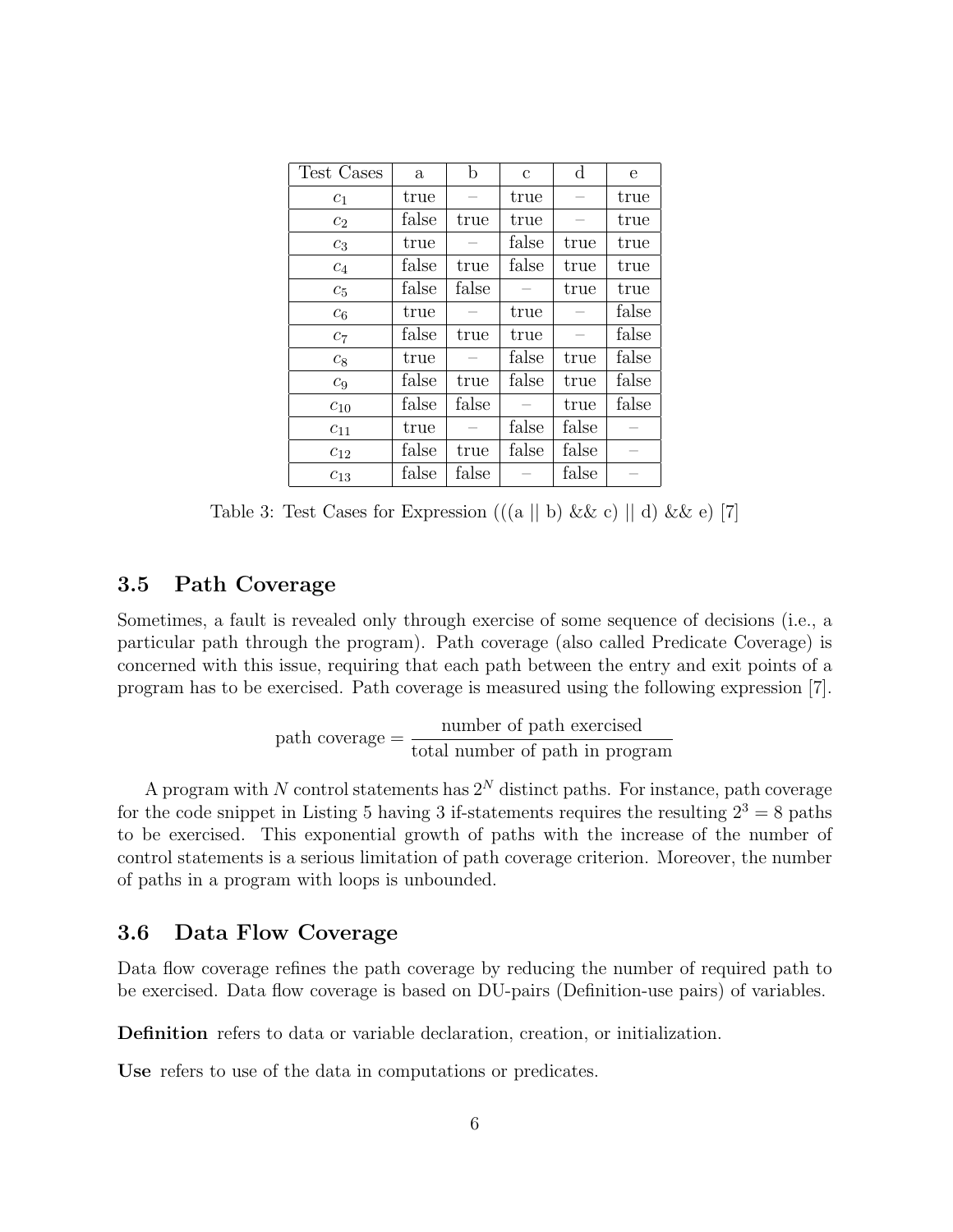

Consider the variable 'result' in the program shown in Listing 6, where definitions of 'result' found in lines 2, 15, 17, 19, and its use found in lines 6, 20, 21.

All DU-Pair coverage requires that each definition-use pair must be exercised at least once. But this is not enough as there may be multiple path between a single DU-pair. So, all DU-path coverage imposes that each path in each DU-pair of each variable must be exercised at least once. Data flow coverage still has its limitation with loops since programs with loops have unbounded number of paths. There are variations of data flow coverage, which may be found in [5].

#### 3.7 Loop Coverage

Adequacy criteria discussed in the earlier sections indicate that loops need special treatment. Loop coverage requires that for each loop,

- the loop body is executed at least once (more than once for do-while loops),
- loop terminating condition is exercised at least once,
- each jump statement (break, continue, etc.) in the loop body is exercised at least once.

#### 3.8 Procedure Entry/Exit Coverage

If unit testing has been effective, then faults that remain to be found in integration testing will be primarily interface faults, and testing effort should focus on interfaces between units rather than their internal details. Sometimes faults are caused in subsequent calls of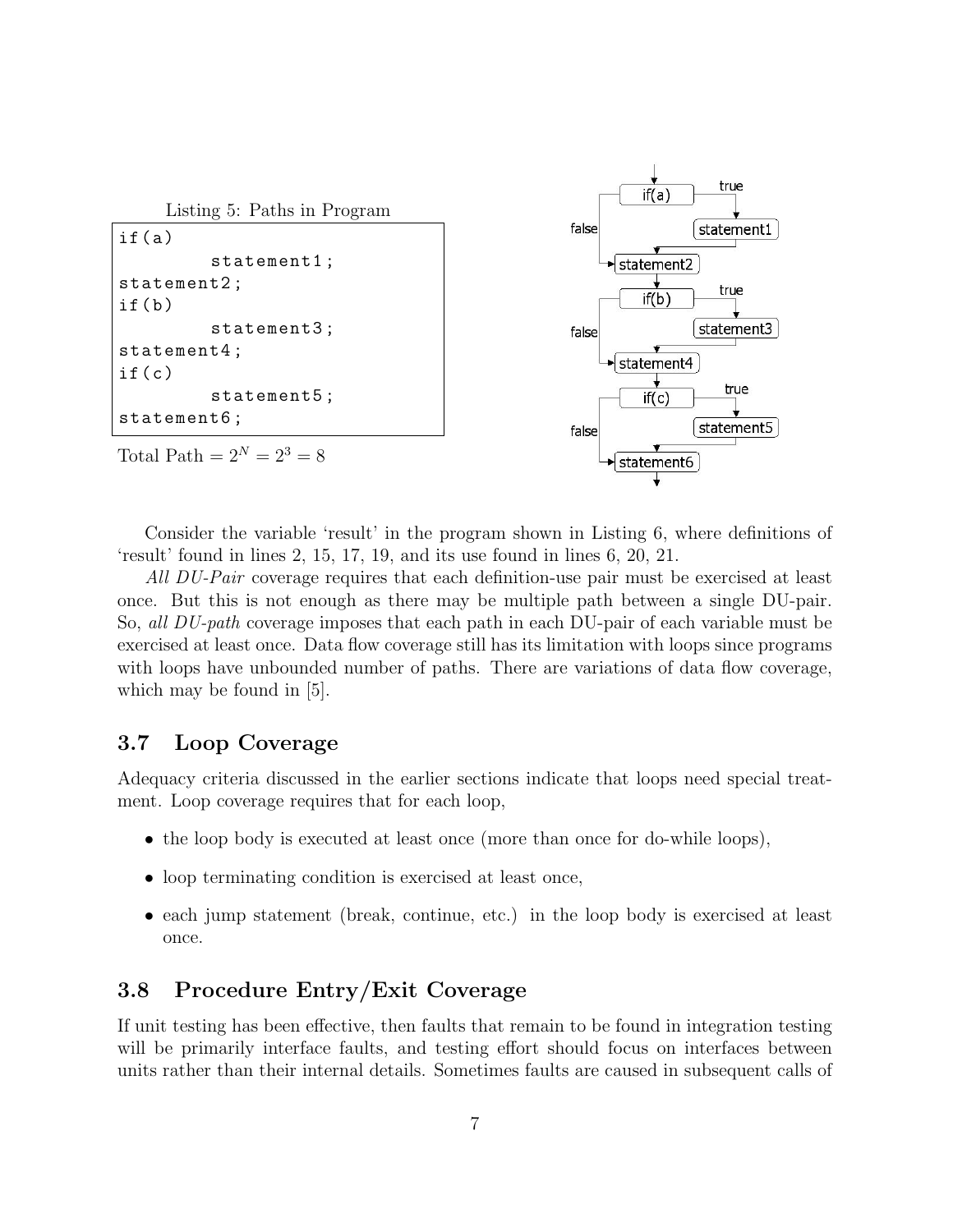Listing 6: A Method to Classify Triangles

```
1 String classify(int sideA , int sideB , int sideC){
2 String result = "Not a triangle";
3 if (!((sideA+sideB) > sideC) &&
4 ((sideB+sideC) > sideA) &&
5 ((sideA+sideC) > sideB))
6 return result;
7 int match = 0;
8 if (sideA == sideB)
9 match = match + 1;
10 if (sideB == sideC)
11 match = match + 1;
12 if (sideA == sideC)
13 match = match + 1;
14 if (match == 0)
15 result = "Scalene";
16 else if (match == 1)
17 result = "Isosceles";
18 else
19 result = "Equilateral";
20 if (result.Equals("Isosceles")) aMethod();
21 return result;
22 }
```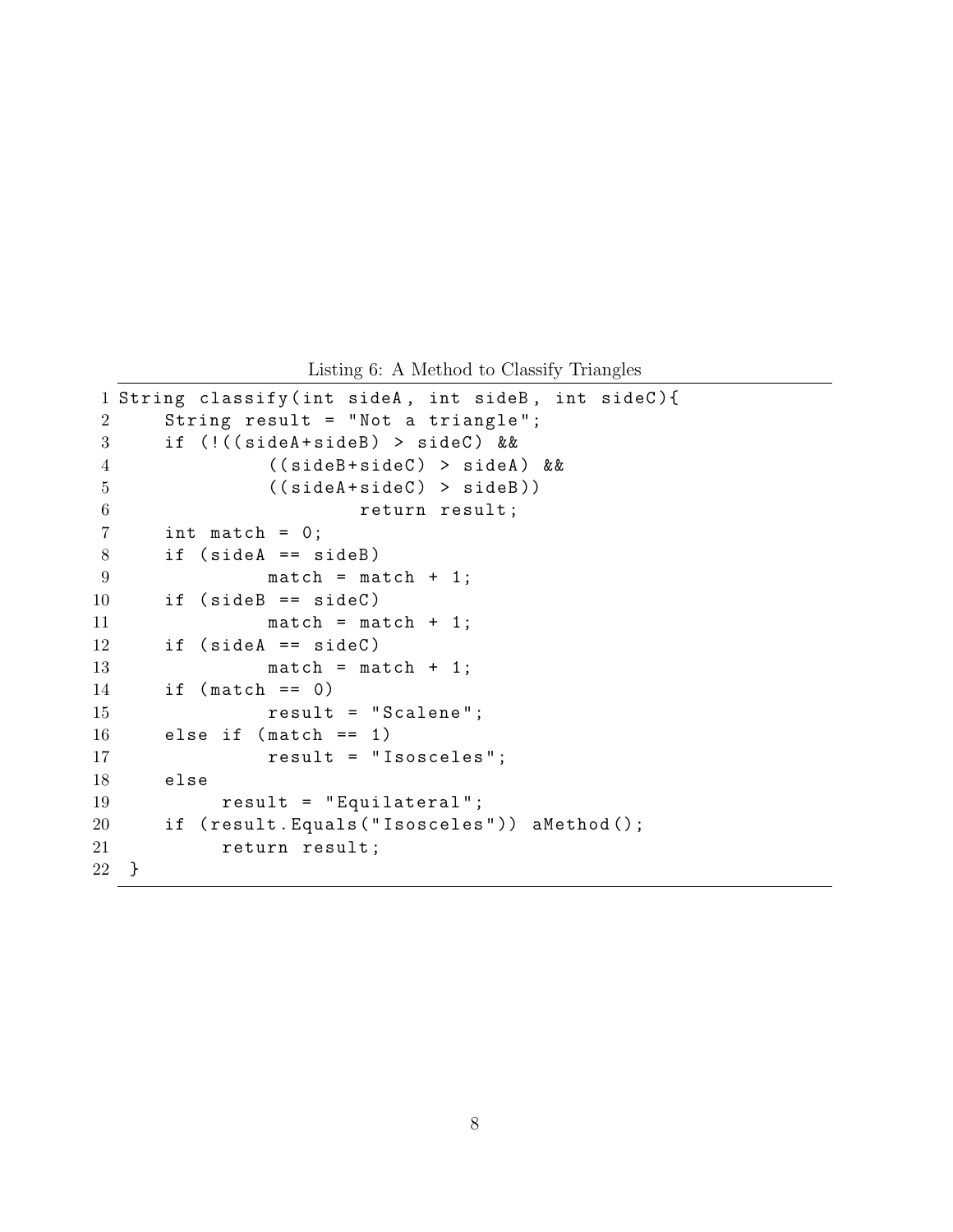| Tool       | Coverage                         | Major Features                   | Language      |
|------------|----------------------------------|----------------------------------|---------------|
| EclEmma    | Statement, method                | Eclipse plug-in, Ant integration | Java          |
| Coverlipse | Statement, data Flow             | Eclipse plug-in                  | Java          |
| Cobertura  | Statement, branch                | Ant integration                  | Java          |
| Jester     | Mutation analysis                | complimentary to code coverage   | Java          |
| <b>GCT</b> | Branch, multiple-condition, loop | for Unix platform                | $\mathcal{C}$ |
| CoverMeter | Statement, condition, branch     | for Unix and Windows             | C++           |
| Pester     | Mutation analysis                | complimentary to code coverage   | Python        |
| Nester     | Mutation analysis                | complimentary to code coverage   | C#            |

Table 4: Code Coverage Tools

methods. Procedure entry/exit coverage requires that each path between every entry-exit pair in a procedure has to be exercised at least once. Probable sources of faults include

- variables that persist values over multiple calls,
- variables that use/modify global or class variables,
- recursive calls of method.

#### 3.9 Code Coverage Tools

To dates many commercial and freeware tools are available for measuring code coverage. Most of the tools are implemented applying one of the two instrumentation techniques: class instrumentation and source instrumentation. Class instrumentation injects the reporting code directly into compiled .class files while source instrumentation creates an intermediary version of the sources which are then compiled into the final, source-instrumented .class files [6].

In a typical implementation of a code coverage tool the following features are common.

- Integration with build tools like Ant or Maven.
- Reporting of coverage statistics in HTML, PDF, Plain Text, or XML format.
- Source code encoding by highlighting covered and uncovered code with different colors.

Table 4 lists some free code coverage tools along with their prominent features.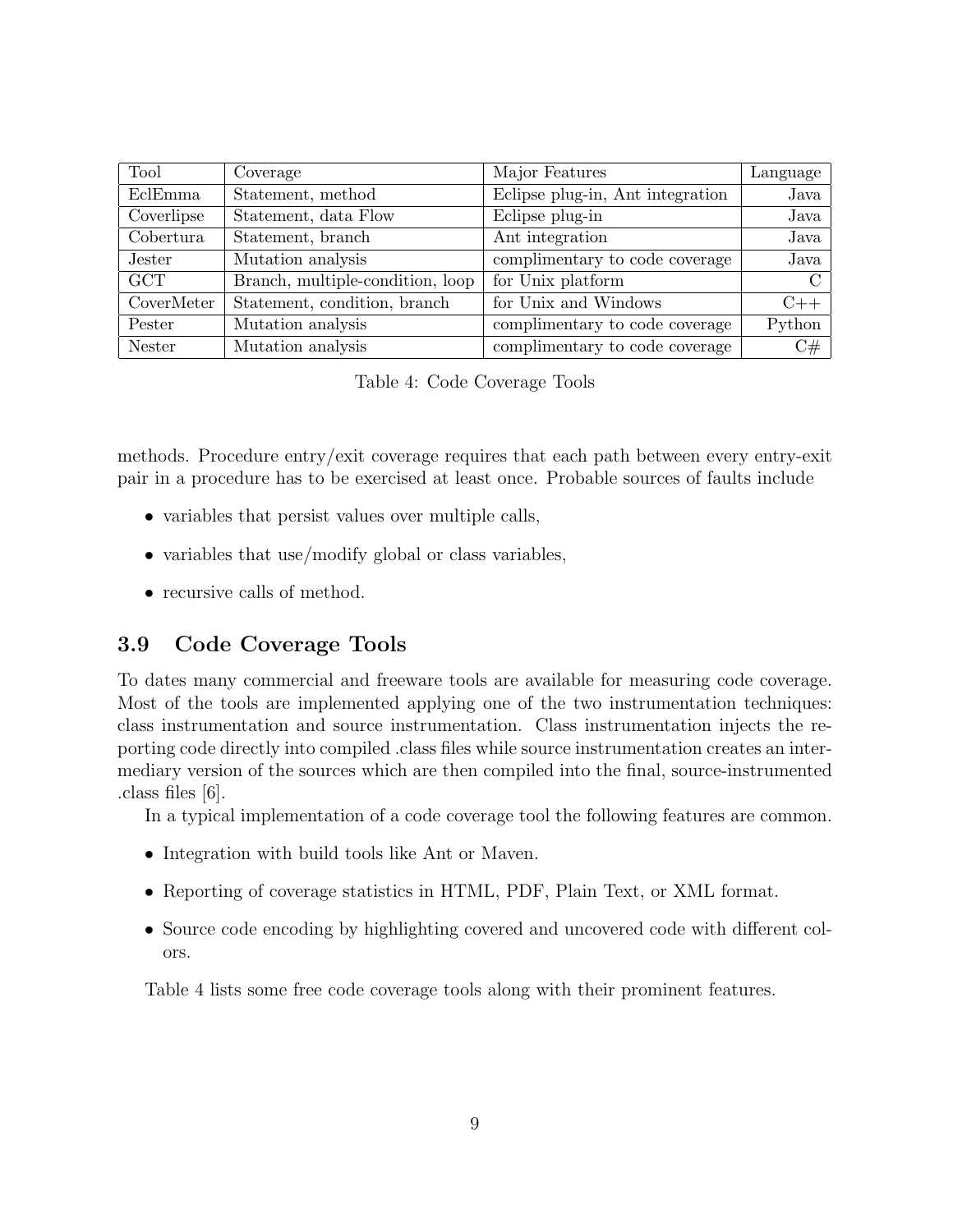## 4 Functional Test Criteria

Functional test case design is an indispensable base of a good test suite, complemented but never replaced by structural and fault-based testing, because there are classes of faults that only functional testing effectively detects. Omission of a feature, for example, is unlikely to be revealed by techniques that refer only to the code structure.

Complete functional test is usually impossible for nontrivial programs. Even a simple function whose input arguments are two 32-bit integers has  $2^{64}$  legal inputs! Therefore, we produce sample inputs using two commonly used approaches: random testing and partition testing.

In random testing, we randomly produce legal sample inputs. Advantages of random testing include,

- avoids accidental bias, that could be fed by the testers,
- it is an inexpensive way to produce a large number of test cases,
- useful when we lack knowledge on the sensitivity of inputs.

But the major shortcoming of random testing is, it cannot guaranty coverage of special cases and boundary values. For instance, consider a method "getMax()", which take a list of integers and returns the maximum value<sup>1</sup>. Here, random testing does not ensure coverage of situations with empty list, negative and positive values in the list, and so on.

Partition testing overcomes this limitation. In partition testing we analyze properties of input, semantically categorize them, and then pick representative samples from each of the categories. For the "getMax()" method mention above, we might classify the input domain based on different properties as shown below.

Size of list: 0, 1, 2, 3, .

Magnitude of values: all negative, all positive, mixture of positive and negative, big positive number, big negative number, ..

Duplicate values: all duplicate, some duplicate, multiple maximum, ..

Ordering of values: ascending, descending, not ordered.

Position of maximum: beginning, end, somewhat in the middle.

Given a fixed budget, the optimum may not lie in only partition testing or only random testing, but in some mix that makes use of available knowledge [7].

<sup>&</sup>lt;sup>1</sup>this example is taken from [2]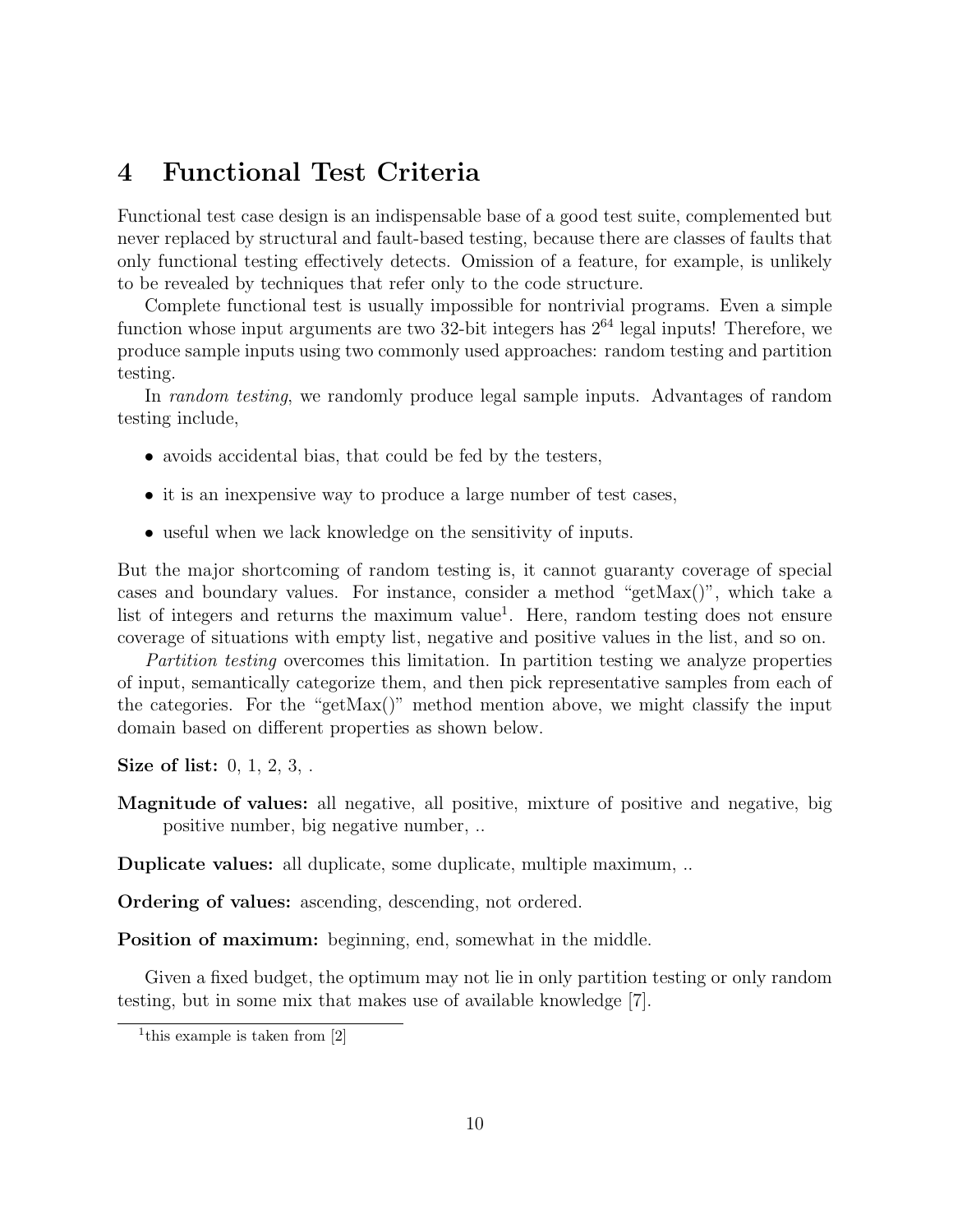| Operator                          | Description                                      | Constraint                     |  |  |  |  |  |
|-----------------------------------|--------------------------------------------------|--------------------------------|--|--|--|--|--|
| Operand Modifications             |                                                  |                                |  |  |  |  |  |
| Constant for constant replacement | replace constant $C_1$ with constant $C_2$       | $C_1 \neq C_2$                 |  |  |  |  |  |
| Scalar for constant replacement   | replace constant $C$ with scalar variable $X$    | $C \neq X$                     |  |  |  |  |  |
| Array for constant replacement    | replace constant $C$ with array reference $A[I]$ | $C \neq A[I]$                  |  |  |  |  |  |
| Expressions Modifications         |                                                  |                                |  |  |  |  |  |
| Absolute value insertion          | replace $e$ by $abs(e)$                          | e < 0                          |  |  |  |  |  |
| Arithmetic operator replacement   | replace arithmetic operator $\phi$ with $\psi$   | $e_1\phi e_2 \neq e_1\psi e_2$ |  |  |  |  |  |
| Logical connector replacement     | replace logical connector $\phi$ with $\psi$     | $e_1\phi e_2 \neq e_1\psi e_2$ |  |  |  |  |  |
| Relational operator replacement   | replace relational operator $\phi$ with $\psi$   | $e_1\phi e_2 \neq e_1\psi e_2$ |  |  |  |  |  |
| Statement Modification            |                                                  |                                |  |  |  |  |  |
| Statement deletion                | delete a statement                               |                                |  |  |  |  |  |
| Switch case replacement           | replace the label of one case with another       |                                |  |  |  |  |  |
| End block shift                   | move } one statement earlier and later           |                                |  |  |  |  |  |

Table 5: Examples of Mutation Operators [7]

### 5 Mutation Analysis

Mutation (also known as fault injection) analysis evaluates the degree of effectiveness/ completeness of test cases, and gives hint to enhance test suites. The basic idea is to create mutants by making small changes in the program under test , and let the test suite identify (kill) the mutant.

A mutant is a program that differs from the original program for one syntactic element (e.g., a statement, a condition, a variable, a label) [7]. The mutant which is syntactically correct (not rejected by the compiler), is a valid mutant. Typically, mutants are created by applying mutation operators to the programs. Mutation operators are syntactic patterns defined relative to particular programming languages [7]. Table 5 lists some examples of mutation operators for Java or C++.

Mutation testing involves three basic steps:

- 1. Select mutation operators,
- 2. Generate mutants applying mutation operators,
- 3. Execute test, to see if test cases can detect (kill) the mutants.

For example, replacement of the constant 1 by 0 at line 7 of the code in Listing 6 would generate a valid mutant. Mutation analysis discussed so far refers to strong mutation, where each mutant has exactly one fault, and the mutant is killed based on the result found after test execution completes. Strong mutation causes much compilation and execution overhead, as each mutant needs to be separately compiled and tested.

In weak mutation a single mutant owns more than one faults. Such a mutant is called meta-mutant. A "meta-mutant" program is divided into segments containing original and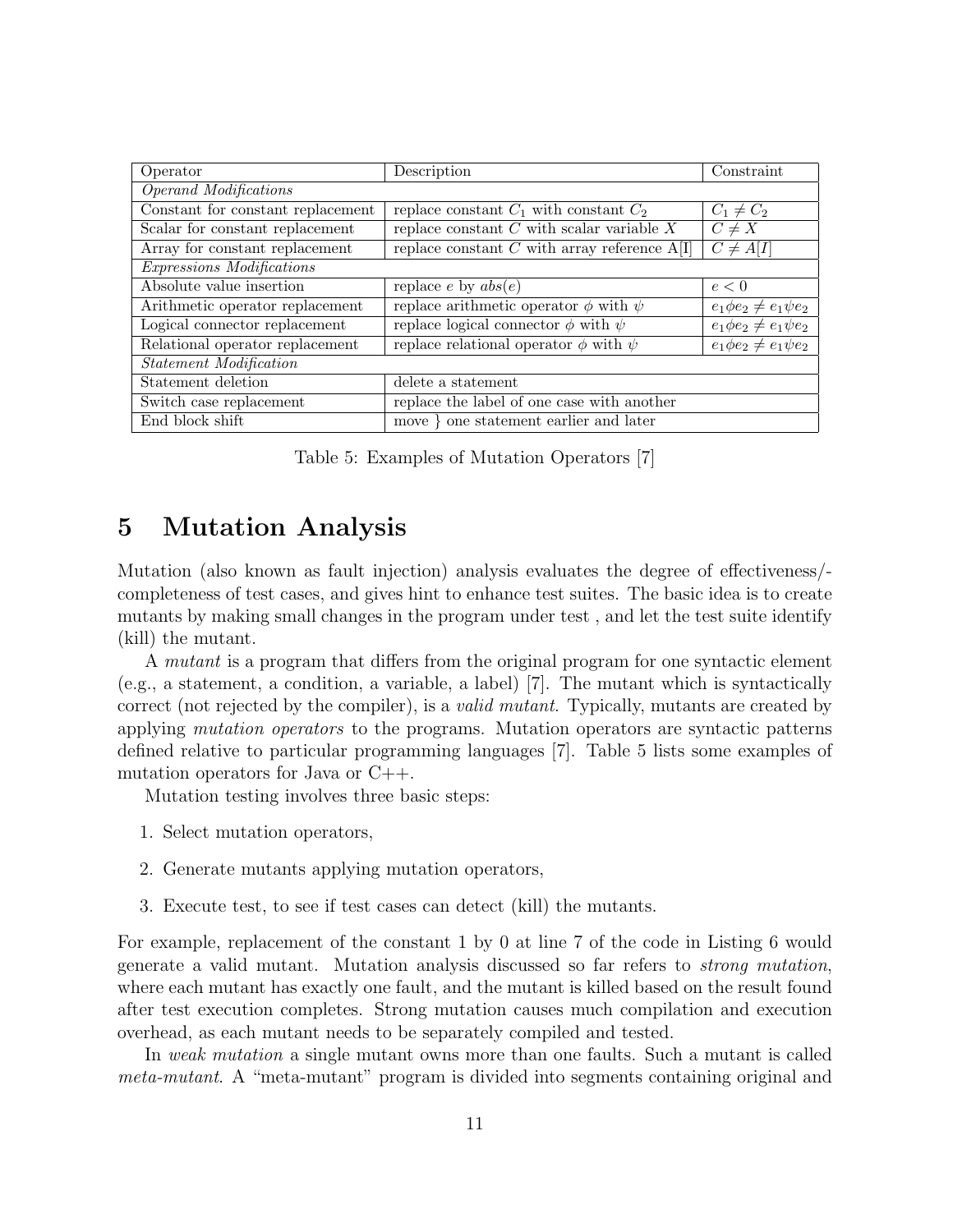| Test case | Faults |   |   |   |             |   |             |   |   |   |
|-----------|--------|---|---|---|-------------|---|-------------|---|---|---|
|           |        | 2 | 3 | 4 | 5           | 6 |             | 8 | 9 |   |
|           | х      |   |   |   | Х           |   |             |   |   |   |
|           | Х      |   |   |   | X           | X | $\mathbf x$ |   |   |   |
|           | х      | X | X | X | $\mathbf x$ | X | Х           |   |   |   |
|           |        |   |   |   | Х           |   |             |   |   |   |
|           |        |   |   |   |             |   |             | х | х | X |

Table 6: Faults Found by Test Cases

mutated source code, with a mechanism to select which segments to execute. Two copies of the meta-mutant are executed in tandem, one with only original program code selected and the other with a set of live mutants selected. Execution is paused after each segment to compare the program state of the two versions. If the state is equivalent, execution resumes with the next segment of original and mutated code. If the state differs, the mutant is marked as dead, and execution of original and mutated code is restarted with a new selection of live mutants. Hence, weak mutation being more complex reduces the overhead of separately compiling and running a large number of strong mutants.

## 6 Prioritization in Regression Testing

With limited time and money, during regression testing prioritization and clustering of test cases help optimize test suites [10]. For example, consider a program with a test suite of five test cases, *A* through *E*, such that the program contains ten faults, 1 through 10, detected by those test cases, as shown in Table 6.

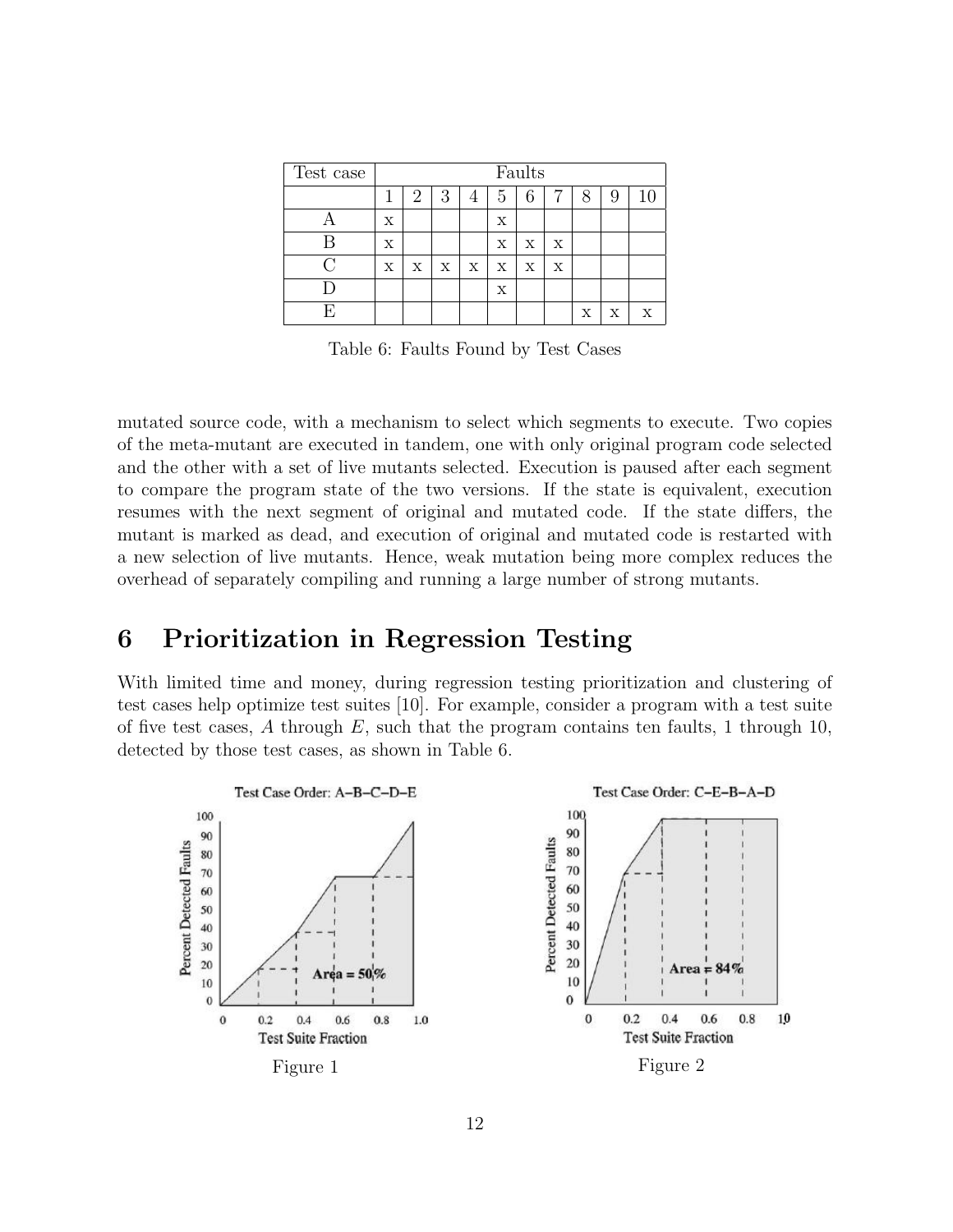Consider two orders of these test cases, order  $T_1$ : A–B–C–D–E, and order  $T_2$ : C–E–B– A–D. Figures 1 and Figure 2 show the percentages of faults detected versus the fraction of the test suite used, for these two orders<sup>2</sup>. Moreover, we see that a test suite with test case *C* and *E* would suffice to find all the faults.

## 7 Concluding Remarks

The main goal of software testing (verification) is make the software bug free as much as possible. To achieve this goal the test needs to be good. One test case is better than another if it detects more faults than the other does. But a test suite with more test cases may or may not be better than a test suite with less test cases [7]. Rather the completeness of tests demands importance. Code coverage criteria help to determine the thoroughness of tests. Therefore, choice of coverage criteria and coverage tool is important. Branch/decision Coverage subsumes (includes) statement coverage. Path coverage subsumes branch coverage. Data flow coverage enhances path coverage. So, if we choose data flow coverage, choosing statement coverage or path coverage would be redundant. Moreover, coverage criteria should not be the basis of test designs. Rather we should use it as heuristic to determine what additional tests required. However, test suites satisfying structural Coverage criteria could fail in revealing faults that can be caught with functional criteria [7]. So, both white-box and black-box tests should be applied. Testing should start at the beginning of the development process and continue as we write production code. Then what should we test? Anything that we feel may go wrong should be tested. With the progress of software process as the software gradually gains maturity, mutation testing may be used if deemed feasible to determine the effectiveness of the test cases we have got so far. Prioritization of test cases would be helpful to optimize test suites for regression testing. Finally, we should always keep the motivation to do more testing without ever thinking that testing is complete, because, "program testing can show the presence of bugs, never their absence. (Edsger W. Dijkstra)".

## References

- [1] Brian Marick. How to Misuse Code Coverage. Presented in Testing Computer Softwate' 1999 (http://www.uspdi.org/conference/).
- [2] Diane Horton. Testing Software. Summer Assignment, Department of Computer Science, University of Toronto. July 1999.
- [3] Hong Zhu, Patrick A. V. Hall, and John H. R. May. Software Unit Test Coverage and Adequacy. ACM Computing Surveys, Vol. 29, No. 4, December 1997.

<sup>&</sup>lt;sup>2</sup>this example with relevant table and figures are excerpted from [10]